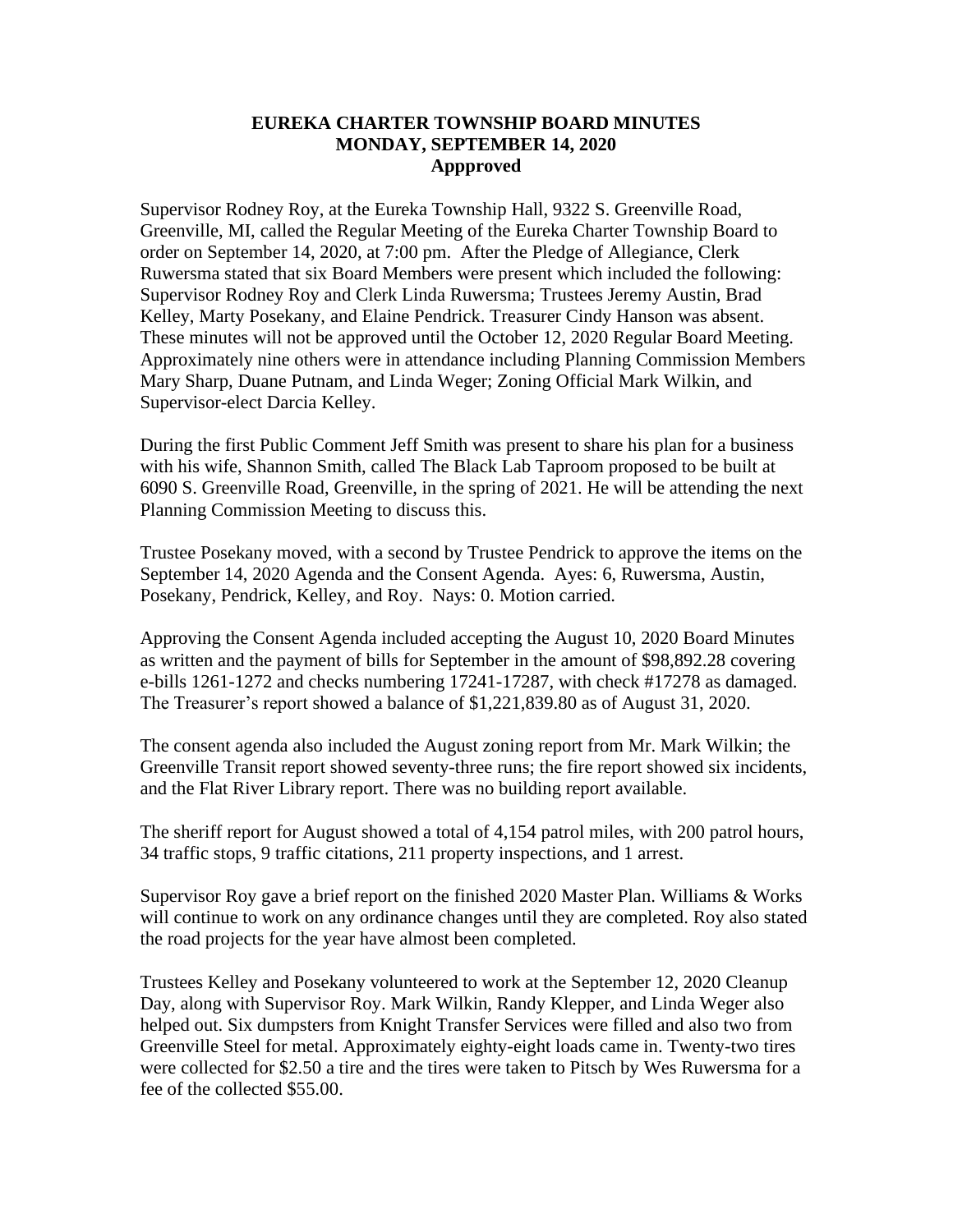Last month Mr. Richard Pendrick resigned from the Zoning Board of Appeals. Two applicants, Mr. Lee Beard and Mr. Lee Gilman, applied for the position. Trustee Pendrick moved, with a second by Trustee Kelley to appoint Lee Beard, who was in attendance at the Board Meeting, to the Zoning Board of Appeals, completing the three-year term for Richard Pendrick, ending December 31, 2022. Motion carried.

A draft of the 2021 Township Budget was distributed to the Board for discussion. After reviewing the budget with no changes, Trustee Posekany moved with a second by Trustee Kelley to hold a Budget Public Hearing during the October 12, 2020 Township Board Meeting to hear public comment on the proposed 2021 Eureka Charter Township Budget. Motion carried.

A completed copy of the revised Proposed 2021 Budget will be available for public review by Monday, September 28, 2020, at the Eureka Charter Township Hall, M-F, 9:00 am to 1:00 pm.

The next Montcalm Townships Association Meeting/Dinner hosted by Belvidere and Cato Townships is scheduled for Tuesday, October 20, 2020 at 7:00 pm, but might very well be canceled.

Zoning Official Mark Wilkin turned in a letter of resignation. Trustee Posekany moved, with a second by Trustee Pendrick to accept the letter from Mr. William Mark Wilkin with his resignation effective December 30, 2020. Motion carried. An ad will be placed in the local newspaper, put on the Township's website, and other places. The goal is to appoint a new zoning official at the November 9, 2020 Board Meeting.

Trustee Posekany moved, with a second by Trustee Pendrick to approve setting the 2020 total millage (L-4029) for Eureka Charter Township at 3.0239 mills (0.7899 for permanent operating, 1.000 for police protection, 0.7404 for fire protection, and 0.4936 for roads). Ayes: 6, Posekany, Austin, Ruwersma, Pendrick, Kelley, and Roy. Nays: 0. Motion carried.

Supervisor Roy received quotes for better lighting in the men's restroom from G&D Electric for \$600.00 and also from JZ Electric for \$734.00. The board decided to try some other things to brighten the restroom rather than spend so much at this time.

Supervisor Roy explained a proposal from Sheriff Mike Williams. He asked if the Board would like to have Eureka Charter Township share a deputy with Montcalm Township. The Board discussed this and the consensus was that the Board does not want to share a deputy with Montcalm Township.

It was brought to the Board's attention that Montcalm County has created an Interlocal Agreement for a County Designated Assessor that needs to be on file with Montcalm County, approved by the State of Michigan, before December 31, 2020. Supervisor Roy will be attending the meetings and reporting back to the Board with more information.